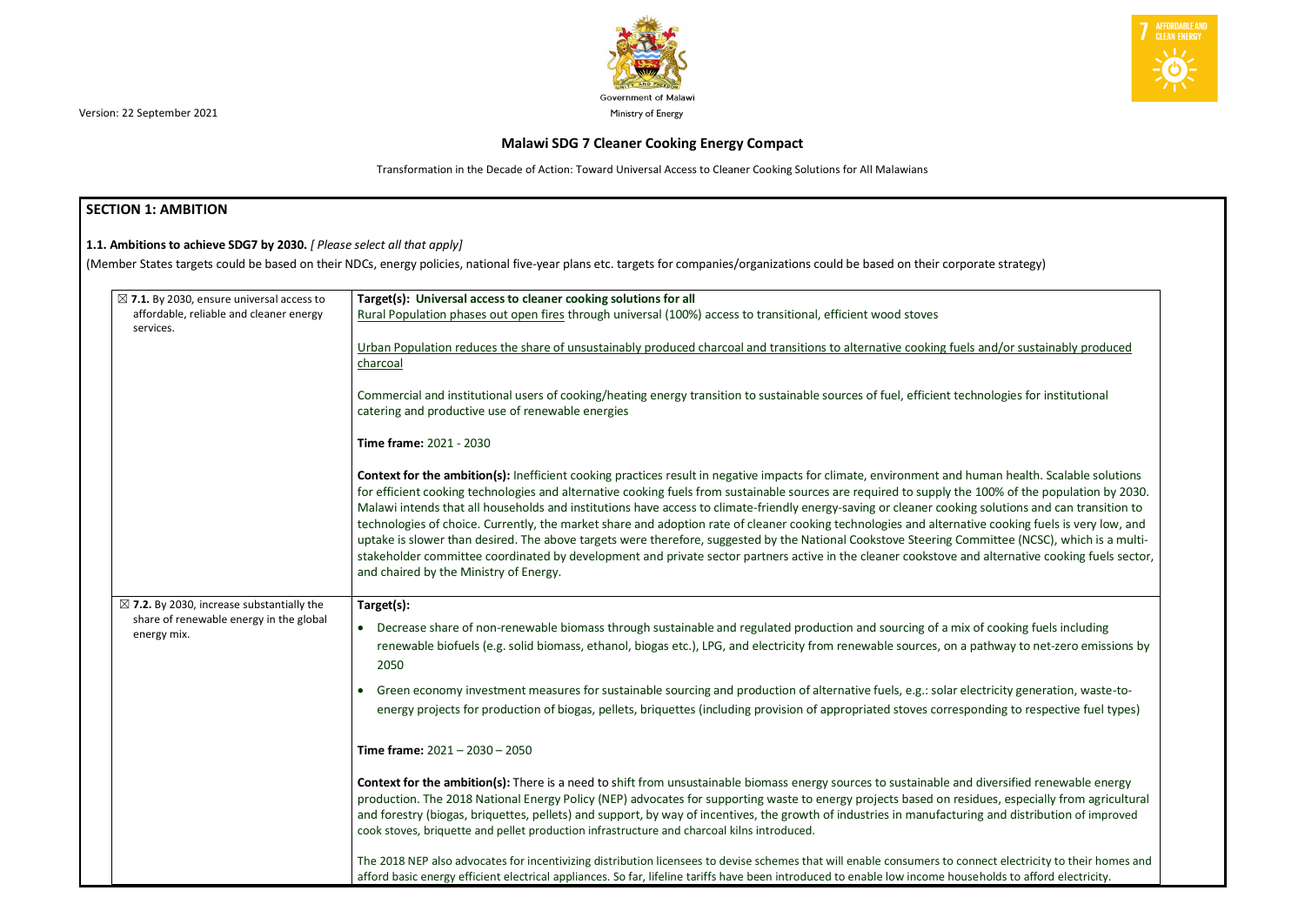

| $\Box$ 7.3. By 2030, double the global rate of<br>improvement in energy efficiency.                                                                                                                                                                                                                                                                  | Target(s):<br>Time frame:<br>Context for the ambition(s): |
|------------------------------------------------------------------------------------------------------------------------------------------------------------------------------------------------------------------------------------------------------------------------------------------------------------------------------------------------------|-----------------------------------------------------------|
| $\Box$ 7.a. By 2030, enhance international<br>cooperation to facilitate access to clean<br>energy research and technology, including<br>renewable energy, energy efficiency and<br>advanced and cleaner fossil-fuel<br>technology, and promote investment in<br>energy infrastructure and clean energy<br>technology.                                | Target(s):<br>Time frame:<br>Context for the ambition(s): |
| $\Box$ 7.b. By 2030, expand infrastructure and<br>upgrade technology for supplying modern<br>and sustainable energy services for all in<br>developing countries, in particular least<br>developed countries, small island<br>developing States, and land-locked<br>developing countries, in accordance with<br>their respective programs of support. | Target(s):<br>Time frame:<br>Context for the ambition(s): |

**1.2. Other ambitions in support of SDG7 by 2030 and net-zero emissions by 2050.** *[Please describe below e.g., coal phase out or reforming fossil fuel subsidies etc.]*

| Target(s):                   |
|------------------------------|
| Time frame:                  |
| Context for the ambition(s): |

# **SECTION 2: ACTIONS TO ACHIEVE THE AMBITION**

2.1. Please add at least one key action for each of the elaborated ambition(s) from section 1. *[Please add rows as needed].*

| Description of action (please specify for which ambition from Section 1)<br>Ambition 7.1:                                                                                                                                                                                                                                                | <b>Start</b> |
|------------------------------------------------------------------------------------------------------------------------------------------------------------------------------------------------------------------------------------------------------------------------------------------------------------------------------------------|--------------|
| Scale local production of transitional firewood stoves and lubricate distribution chain with incentives where needed from transport and wholesale to<br>retail distribution into remote rural areas to leave no one behind                                                                                                               | Ongo         |
| Scale availability of ultra-efficient charcoal stoves and a mix of alternative sustainable cooking fuels (sustainably produced charcoal, briquettes, pellets,<br>biogas, LPG, electricity)                                                                                                                                               | 2021         |
| Lobby for customs, excise and VAT waivers on locally produced and imported fuels and cooking technologies (including domestic low-consuming electric<br>cooking and water heating appliances) to boost private sector commitments and participation in sustainable industrial processes and competitiveness in<br>cleaner cooking spaces | Ongo         |
| Carry out targeted civic education mechanisms by all stakeholders to push for transition and access to energy efficient cooking solutions                                                                                                                                                                                                | 2021-        |



| <b>Start and end date</b> |  |
|---------------------------|--|
| Ongoing until 2030        |  |
| $2021 - 2030$             |  |
| Ongoing until 2023        |  |
| 2021-2030                 |  |
|                           |  |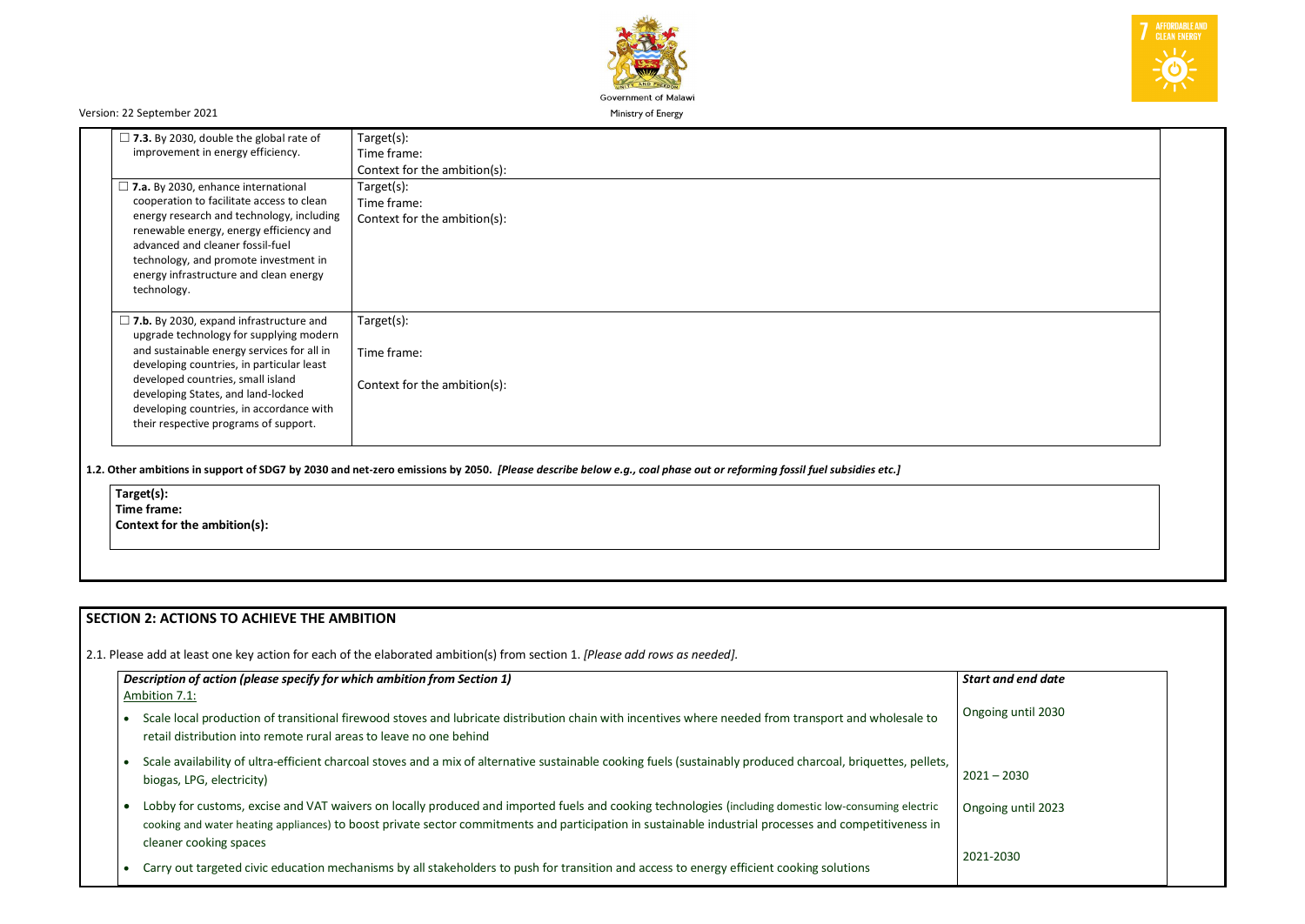

| Description of action (please specify for which ambition from Section 1)<br>Ambition 7.2:                                                                                                                                                                                                                                                                                                                                                                                                                                                                              | <b>Start an</b>    |
|------------------------------------------------------------------------------------------------------------------------------------------------------------------------------------------------------------------------------------------------------------------------------------------------------------------------------------------------------------------------------------------------------------------------------------------------------------------------------------------------------------------------------------------------------------------------|--------------------|
| Harmonise policies and coordinate implementation efforts for environmental sustainability e.g.: forest landscape restoration, climate action, access to<br>finance, research and development, standardization of cleaner cooking solutions                                                                                                                                                                                                                                                                                                                             | $2019 - 2$         |
| Develop a list of approved incentives (e.g.: fiscal incentives, cost subsidies, capital cost grants, capital cost credits/loans, market identification,<br>lobbying, changing/creating a Favourable Regulatory Framework for private sector, etc.) and produce sub-sector reports so that more stakeholders get<br>engaged and involved in manufacturing and distributing cooking fuels and technologies.                                                                                                                                                              | Ongoing            |
| Enhance private sector commitments and strong partnerships to scale efficient manufacture, supply, use and financing of Cleaner Cooking<br>$\circ$<br>technologies and fuels                                                                                                                                                                                                                                                                                                                                                                                           |                    |
| Engage private sector players and civil society in production of electric power for low-consuming electric cooking devices<br>$\circ$<br>Undertake feasibility studies and develop a list of sites for power generation from hydro, geothermal, solar, wind, agricultural waste, forestry<br>$\circ$<br>waste, and biogas resources for investors to contribute to the alternative energy solutions for cooking<br>Capital costs for Government entering into partnerships (with PPPs, NGOs, communities, etc.) to operate/implement sites upon concessions<br>$\circ$ |                    |
| signed with government for energy production technologies that contribute to alternative energy solutions for cooking                                                                                                                                                                                                                                                                                                                                                                                                                                                  |                    |
| Lobby for increased availability of affordable yet performing low-consuming electric devices                                                                                                                                                                                                                                                                                                                                                                                                                                                                           | Ongoing            |
| Strengthen law enforcement using existing and new structures to establish, regulate and protect efforts for sustainable sourcing of wood-fuel in order<br>to promote sustainable commercial forestry for firewood and charcoal production                                                                                                                                                                                                                                                                                                                              | Ongoing            |
| Incentivise private sector investment to establish manufacturing plants for the production and distribution of different biomass technologies, as well<br>as sustainable commercial forestry for firewood and charcoal production                                                                                                                                                                                                                                                                                                                                      | Ongoing            |
| Ensure availability of LPG, biogas and natural gas in sufficient quantities at affordable prices for industrial and domestic uses.<br>Making use of existing Regulatory Frameworks, e.g.: existing Charcoal Regulations for production, storage, distribution and transportation                                                                                                                                                                                                                                                                                       | Ongoing<br>Ongoing |

| <b>Start and end date</b> |  |
|---------------------------|--|
| $2019 - 2023$             |  |
| Ongoing until 2023        |  |
|                           |  |
|                           |  |
|                           |  |
| Ongoing until 2023        |  |
| Ongoing                   |  |
| Ongoing                   |  |
| Ongoing<br>Ongoing        |  |

# **SECTION 3: OUTCOMES**

3.1*.* Please add at least one measurable and time-based outcome for **each** of the actions from section 2. *[Please add rows as needed].*

| <b>Outcome</b>                                                                                                                                   | Date               |
|--------------------------------------------------------------------------------------------------------------------------------------------------|--------------------|
| Outcomes for Ambition 7.1 (projected population figures by 2030: ca. 25 Million people in total, out of which 21 Million rural, 4 Million Urban) |                    |
| 60% of rural households transitioned to stove stacking by using more than one fixed and/or portable efficient wood stove                         | 2030               |
| 40% of rural households transitioned to at least one efficient wood stove by 2030                                                                |                    |
| 30% of urban households transitioned to ultra-efficient charcoal stoves by 2030                                                                  |                    |
| 10% of urban households transitioned to sustainably produced, licensed charcoal by 2030                                                          |                    |
| 10% of urban households transitioned to LPG by 2030                                                                                              |                    |
| 3% urban households transitioned to self-sustaining biogas systems, pellets, briquettes and other alternative biomass fuel solutions             |                    |
| 15% urban households transitioned to low-consumption electric cooking by 2030                                                                    |                    |
| 100 commercial users have transitioned to renewable energy including sustainable biomass                                                         |                    |
| 3 programs implemented by government to build capacity of LPG, biogas and natural gas                                                            | Ongoing until 2023 |
|                                                                                                                                                  |                    |
|                                                                                                                                                  |                    |

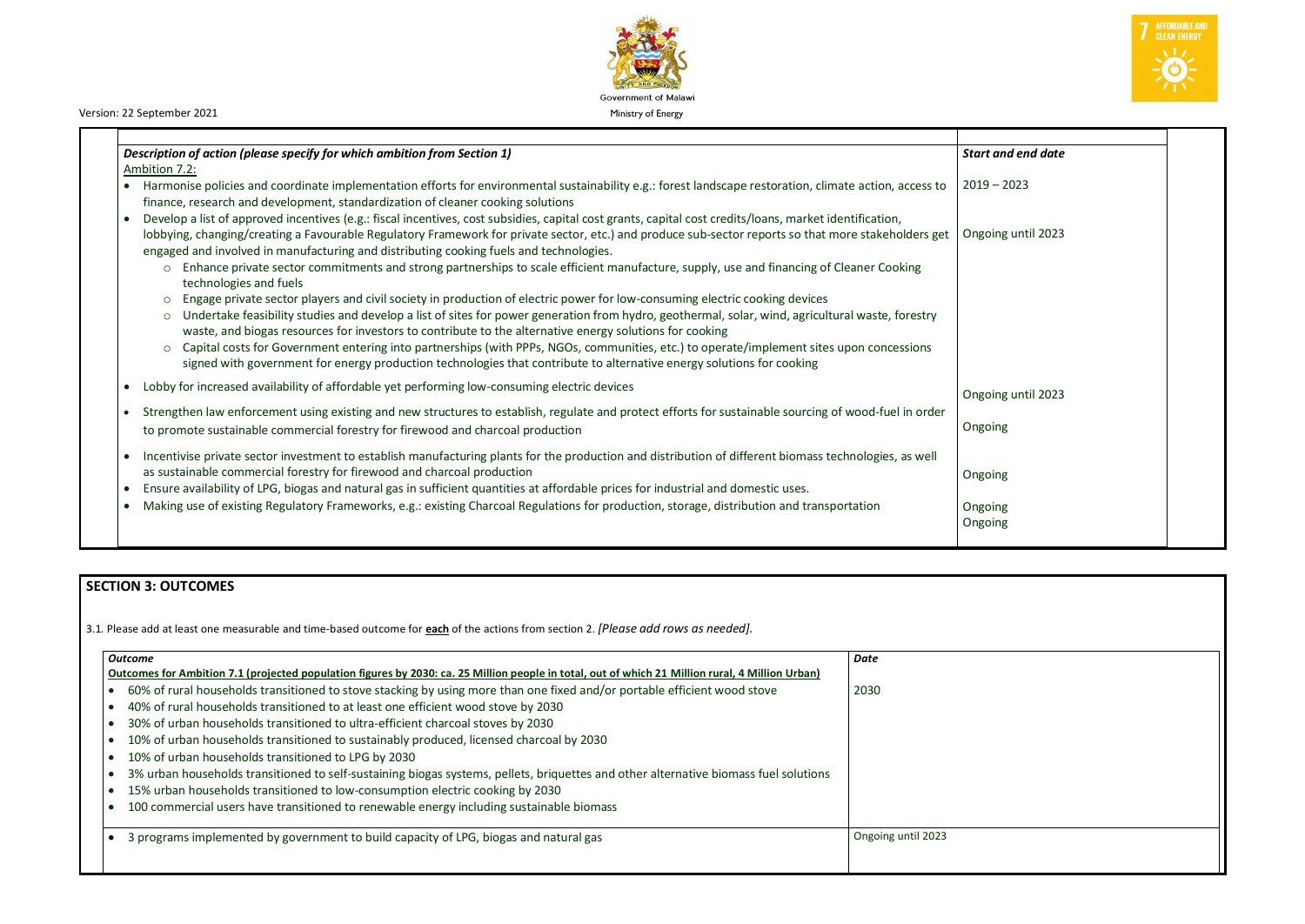

| An additional 2,000,000 improved biomass cookstoves distributed by 2025<br>$\bullet$                                                                                          | Ongoing until 2025 |
|-------------------------------------------------------------------------------------------------------------------------------------------------------------------------------|--------------------|
| An additional 3,000,000 improved cookstoves for both biomass and alternative cooking fuels by 2030                                                                            | Ongoing until 2030 |
| CSO community initiatives ensuring that 55,000 rural men and women per year are trained to make and use improved cookstoves<br>$\bullet$<br>using locally available materials | Ongoing            |
| Customs, excise and VAT exemptions for efficient stoves and alternative sustainable fuels in place                                                                            | Ongoing until 2023 |
|                                                                                                                                                                               |                    |
| <b>Outcomes for Ambition 7.2</b>                                                                                                                                              |                    |
| The 2018 NEP outlines assessable outcomes as follows:                                                                                                                         | Ongoing until 2023 |
| 100 charcoal kiln projects implemented<br>$\bullet$                                                                                                                           |                    |
| 50 biomass briquette or pelletising projects implemented<br>$\bullet$                                                                                                         |                    |
| 200,000 small (5kg) LPG cylinders and small gas cookers bought and used by households                                                                                         |                    |
| 75% of charcoal makers commercially growing and using alternatives to natural trees for charcoal production                                                                   |                    |
| 300 entrepreneurs benefitting from incentives and activities of manufacturing and distributing biomass technologies (disaggregated                                            |                    |
| by location, sex and technology type).                                                                                                                                        |                    |

# **SECTION 4: REQUIRED RESOURCES AND SUPPORT**

4.1. Please specify required finance and investments for **each** of the actions in section 2.

Finance and Investments for Ambition 7.1

• USD149 million

Finance and Investments for Ambition 7.2

• USD447 million

4.2. [For countries only] In case support is required for the actions in section 2, please select from below and describe the required support and specify for which action.

*[Examples of support for Member States could include: Access to low-cost affordable debt through strategic de-risking instruments, capacity building in data collection; development of integrated energy plans and energy transition pathways; technical assistance, etc.]*

| $\boxtimes$ Financing            | Description<br>The Ministry will lobby for increased access to climate finance and donor support together with the Ministry of Forestry and Natural Resources                                                                                                             |
|----------------------------------|---------------------------------------------------------------------------------------------------------------------------------------------------------------------------------------------------------------------------------------------------------------------------|
| $\boxtimes$ In-Kind contribution | Personnel, e.g.: seconded experts made available to the Ministry of Energy,<br>capacity building in various cooking energy technologies,<br>Lab testing equipment for the Malawi Bureau of Standards to adhere to domesticated ISO protocols for testing stoves and fuels |
| $\boxtimes$ Technical Support    | Contributions by private sector and implementing partners of National Cookstove Steering Committee                                                                                                                                                                        |
| $\boxtimes$ Other/Please specify | Increased donor support, activities carried out by implementing partners of National Cookstove Steering Committee                                                                                                                                                         |



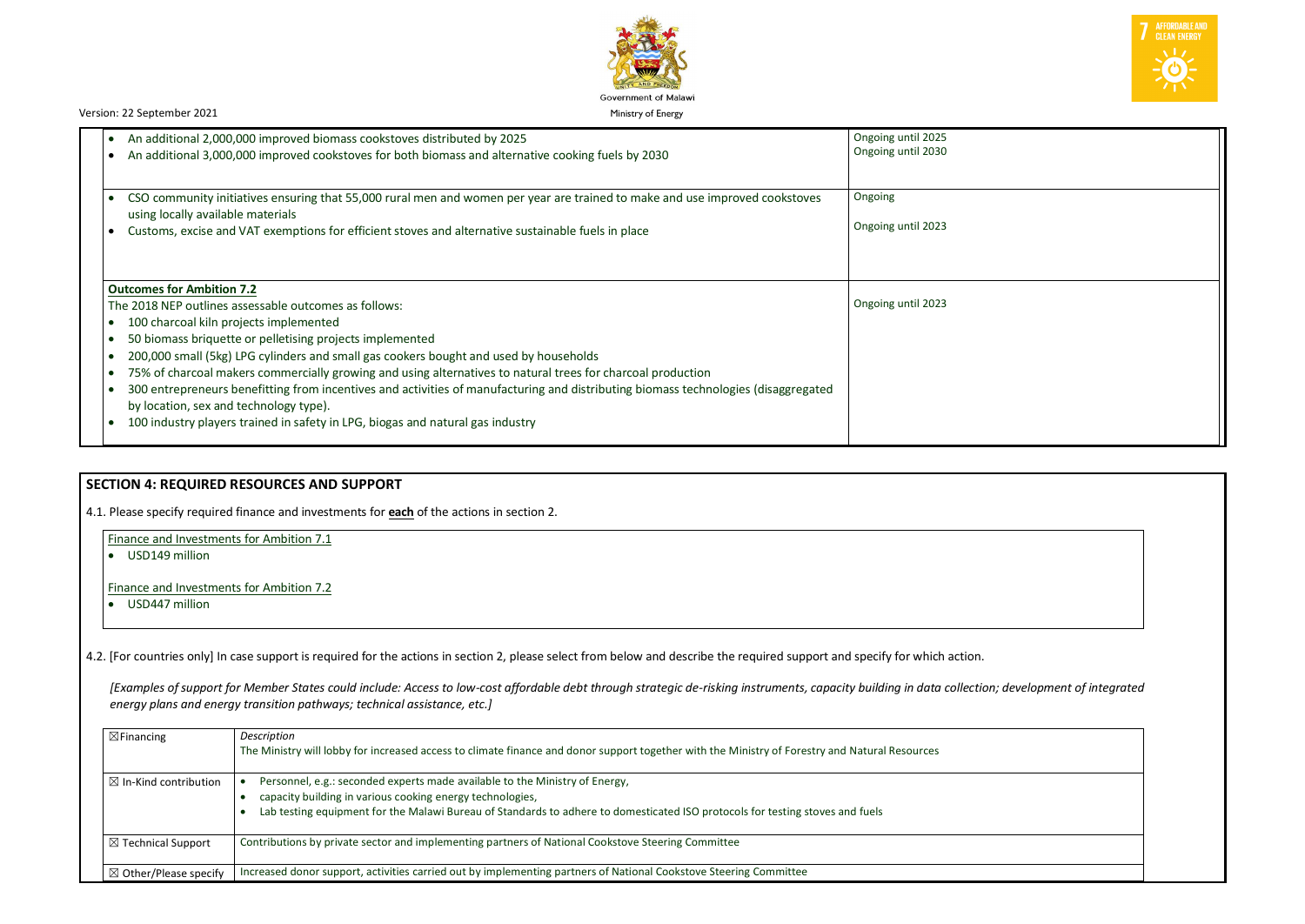Version: 22 September 2021 **Ministry of Energy** and The United States of Energy and The Ministry of Energy

# **SECTION 5: IMPACT**

5.1. Countries planned for implementation including number of people potentially impacted.

### **Malawi**

25 Million people by 2030 (that's the entire population projected at the time) have access at least to transitional firewood technologies and are aware of alternatives to unsustainably produced charcoal and firewood. This results in reduced GHG emissions, reduced health impacts (respiratory illnesses and musculoskeletal injuries, etc.), fuel, time and labour savings, alternative income generation reducing poverty levels, increased forest restoration, and reduced land degradation.

Currently the majority 85% of the population live in rural areas and only 15% in urban areas.

**7.1.** The main aim is to create access to a transitional affordable firewood technology for the entire rural and peri-urban population expected to be over 20 Million by 2030 in order to phase out the currently used open fires without having to change the energy source, but reduce the firewood consumption and related emissions by at least 40%. Especially for the urban population, the main goal is to reduce unsustainably produced charcoal through enhancing access to alternative cooking fuels, accompanied by the access to the respective efficient cooking appliances suitable for the alternative fuels. This is directly contributing to universal access to affordable and reliable energy.

5.2. Alignment with the 2030 Agenda for Sustainable Development – Please describe how **each** of the actions from section 2 impact advancing the SDGs by 2030. *[up to 500 words, please upload supporting strategy documents as needed]* 

5.3. Alignment with Paris Agreement and net-zero by 2050 - Please describe how each of the actions from section 2 align with the Paris Agreement and national NDCs (if applicable) and support the net-zero emissions by 2050. *[up to 500 words, please upload supporting strategy documents as needed]* 

**7.2.** Supporting the production of alternative fuels and stoves will increase the availability of affordable options and thus increase access to affordable, reliable and cleaner cooking energy for a larger share of the population, although universal access might not be achieved yet by 2030 especially for the more capital-intensive fuels.

**7.1.** In Malawi 81.6 % of solid biomass is considered non-renewable. Transitioning users of non-renewable biomass to more efficient technologies or fuels from sustainable sources will contribute directly to reduce GHG emissions: To transition over 4 Million households from open fires to simple firewood stoves is estimated to reduce the consumption of firewood by 40%, potentially reducing GHG emissions at least by 1 ton CO<sub>2</sub> equivalent per household per year. Transitioning institutional caterers and users of firewood for productive use can reduce firewood consumption by up to 70%. Transitioning urban households to alternative or sustainable fuels will further reduce the emissions caused in the production and usage of unsustainable charcoal from non-renewable biomass.

**7.2.** Shifting from unsustainable biomass energy sources to sustainable and diversified renewable energy production will lead to reduction of GHG emissions. On the pathway to net-zero emissions by 2050 the entire biomass fuels should come from sustainably managed renewable sources whereby the main responsibility lies with the Ministry of Forestry and Natural Resources. For the Ministry of Energy, expanding the cooking fuel resource base other renewable energy sources will be built up (ethanol, biogas, etc.) and electricity generation from renewable sources (PV, wind, geothermal etc.) will be prioritized. LPG still plays an important role to quickly reduce unsustainable charcoal, so that its climate impact as a fossil fuel is estimated to be outweighed by the gains at least for the natural resources.



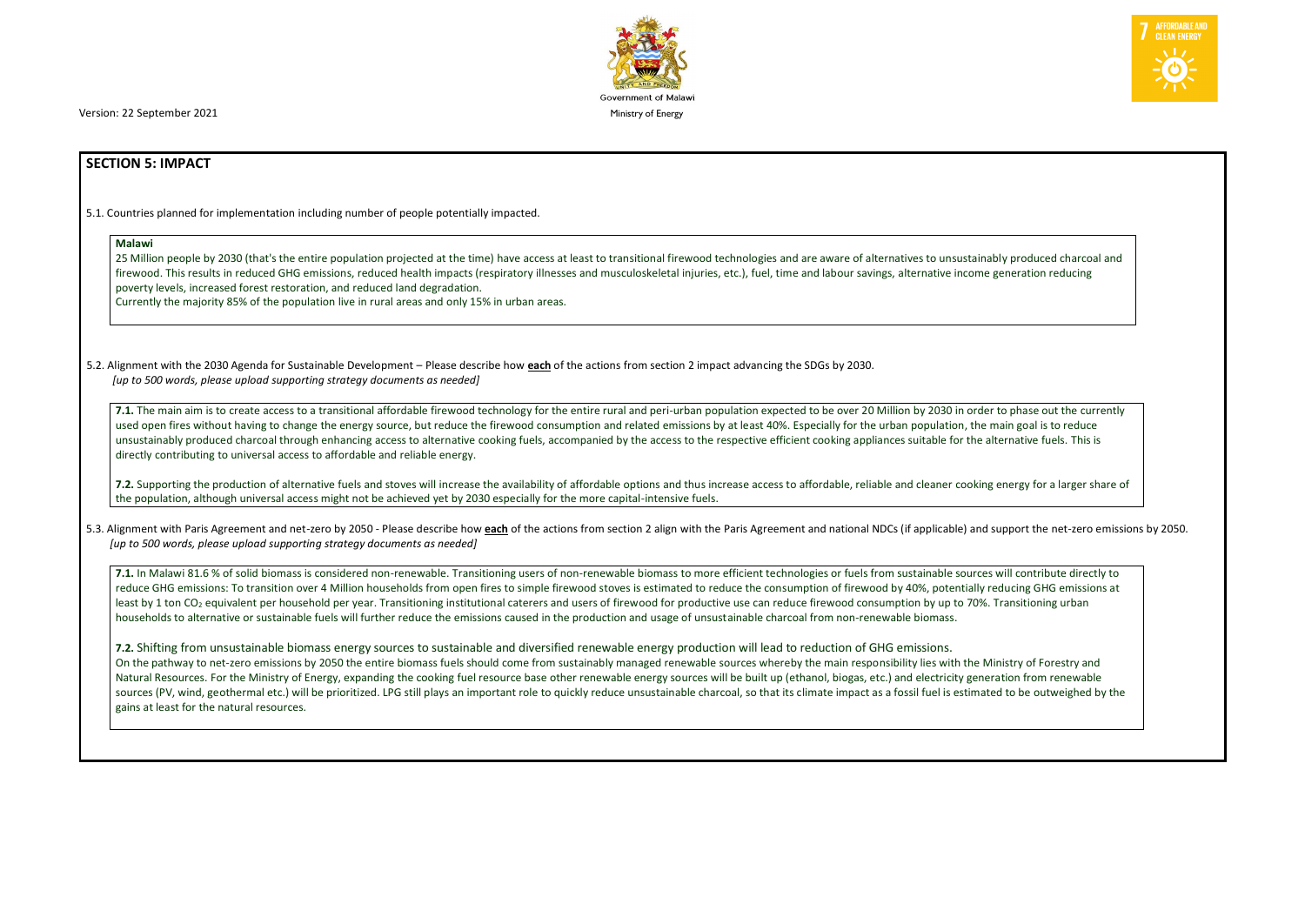

Version: 22 September 2021 **Ministry of Energy** and The United States of Energy and The Ministry of Energy

### **SECTION 6: MONITORING AND REPORTING**

6.1. Please describe how you intend to track the progress of the proposed outcomes in section 3. Please also describe if you intend to use other existing reporting frameworks to track progress on the proposed outcomes.

The main focus of this energy compact is the household cooking energy. The cooking energy situation of households will be incorporated in more detail in the population census to capture the relevant information on cooking technologies and fuel use at no or low additional cost. This will inform the detailed outcome figures.

Geospatial observation and mapping exercises carried out by existing institutions (e.g.: SEforALL) and programmes will be used for monitoring the natural resource base.

I. 1. Does the Energy Compact strengthen and/or add a target, commitment, policy, action related to SDG7 and its linkages to the other SDGs that results in a higher cumulative impact compared to existing frameworks? ☒Yes ☐No

Consolidated reporting of members of the National Cookstove Steering Committee, who implement cleaner cooking activities, will continue to be used to complement reporting by the activities carried out by the Ministry of Energy. Reports from the production industry (both stoves and fuels) will be sought and additional information extracted from the relevant existing associations like MBAULA Network on cookstoves, Renewable Energy Industries Association of Malawi, etc.

## **SECTION 7: GUIDING PRINCIPLES CHECK LIST**

Please use the checklist below to validate that the proposed Energy Compact is aligned with the guiding principles.

**I. Stepping up ambition and accelerating action** - Increase contribution of and accelerate the implementation of the SDG7 targets in support of the 2030 Agenda for Sustainable Development for Paris Agreement

- *I.2. Does the Energy Compact increase the geographical and/or sectoral coverage of SDG7 related efforts?* ⊠Yes □No
- I.3. Does the Energy Compact consider inclusion of key priority issues towards achieving SDG7 by 2030 and the net-zero emission goal of the Paris Agreement by 2050 as defied by latest global analysis and data including t *outcome of the Technical Working Groups?* ☒Yes ☐No
- **II. Alignment with the 2030 agenda on Sustainable Development Goals** Ensure coherence and alignment with SDG implementation plans and strategies by 2030 as well as national development plans and priorities.
	- *II.1. Has the Energy Compact considered enabling actions of SDG7 to reach the other sustainable development goals by 2030?* ⊠Yes □No
	- *II.2. Does the Energy Compact align with national, sectoral, and/or sub-national sustainable development strategies/plans, including SDG implementation plans/roadmaps?* ☒Yes ☐No
	- *II.3. Has the Energy Compact considered a timeframe in line with the Decade of Action?* ⊠Yes □No
- **III. Alignment with Paris Agreement and net-zero by 2050** Ensure coherence and alignment with the Nationally Determined Contributions, long term net zero emission strategies.

*III.1. Has the Energy Compact considered a timeframe in line with the net-zero goal of the Paris Agreement by 2050?* ⊠Yes □No

*III.2. Has the Energy Compact considered energy-related targets and information in the updated/enhanced NDCs?* ⊠Yes □No

*III.3. Has the Energy Compact considered alignment with reaching the net-zero emissions goal set by many countries by 2050?* ⊠Yes □No

- **IV. Leaving no one behind, strengthening inclusion, interlinkages, and synergies** Enabling the achievement of SDGs and just transition by reflecting interlinkages with other SDGs.
	- *IV.1. Does the Energy Compact include socio-economic impacts of measures being considered?* ⊠Yes □No

*IV.2. Does the Energy Compact identify steps towards an inclusive, just energy transition?* ⊠Yes □No

*IV.3. Does the Energy Compact consider measures that address the needs of the most vulnerable groups (e.g. those impacted the most by energy transitions, lack of energy access)?* ⊠Yes □No

**V. Feasibility and Robustness -** Commitments and measures are technically sound, feasible, and verifiable based a set of objectives with specific performance indicators, baselines, targets and data sources as needed.

V.1. Is the information included in the Energy Compact based on updated quality data and sectoral assessments, with clear and transparent methodologies related to the proposed measures? ⊠Yes □No

*V.2. Has the Energy Compact considered inclusion of a set of SMART (specific, measurable, achievable, resource-based and time based) objectives?* ⊠Yes □No

V.3. Has the Energy Compact considered issues related to means of implementation to ensure feasibility of measures proposed (e.g. cost and financing strategy, technical assistant needs and partnerships, policy and regulato *gaps, data and technology*)? ⊠Yes □No